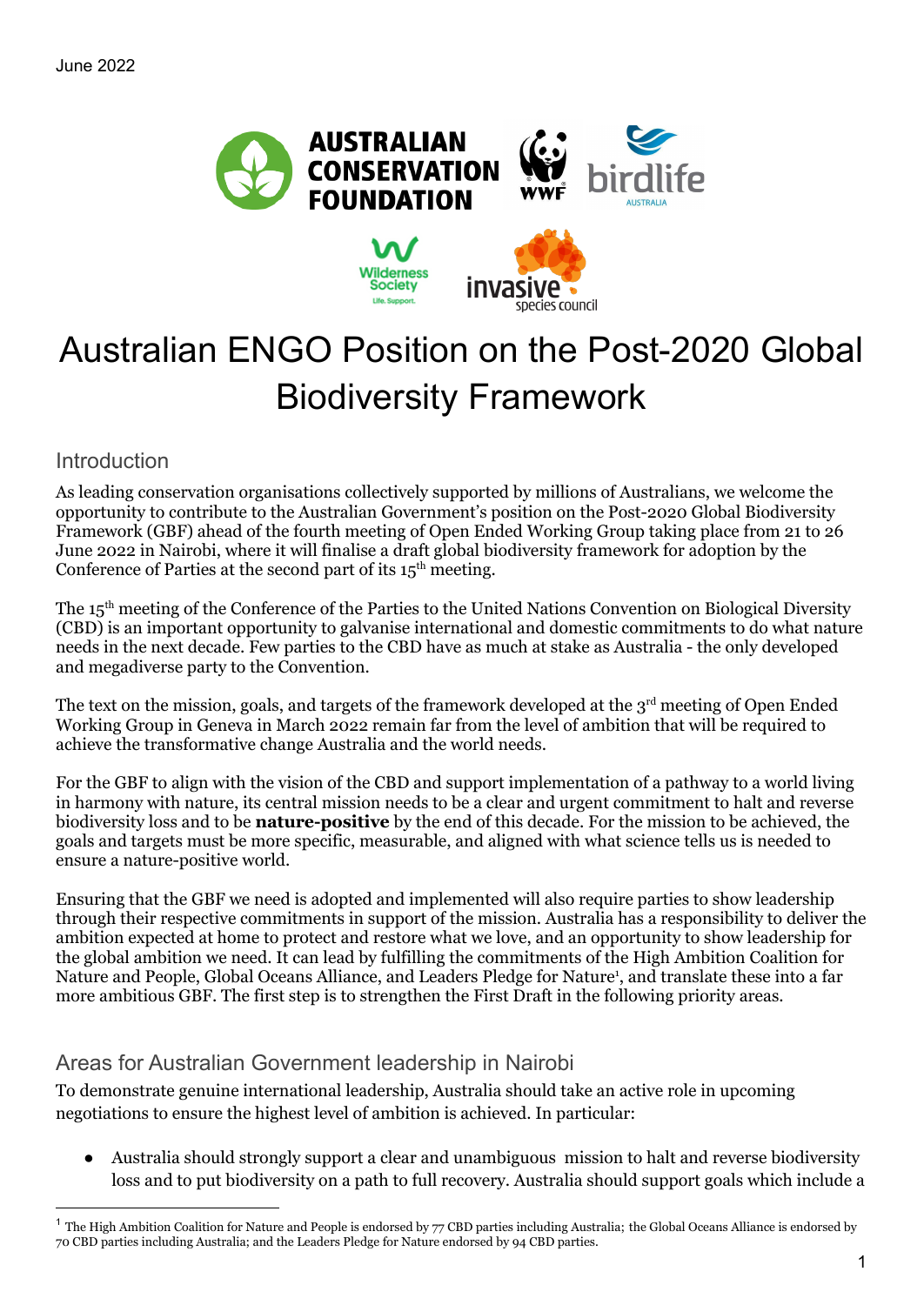clear commitment to halt human induced extinction and reduce extinction risks by 2030, and work to ensure that other countries support this critical milestone.

- For Target 2, Australia should propose a target of at least 50% of degraded ecosystems and their connectivity restored or under effective restoration, and make sure that it is clear that terrestrial, inland waters (including rivers), marine and coastal ecosystems are included.
- Australia should withdraw its opposition to the inclusion of a mandatory requirement for business and financial institutions to disclose impacts and dependencies on nature and act to reduce negative impacts in target 15.
- Australia should aim to ensure there are quantifiable and accountable goals and targets in the GBF and should abandon previous positions aimed at removing specific numerical or otherwise quantifiable goal and target wording throughout the GBF.

# Priority proposals to improve the First Draft of the Post-2020 GBF

## 2030 Mission

The current 2030 mission is neither clear nor ambitious enough to deliver the 2050 vision of restoring and living in harmony with nature. The GBF must provide direction and urgency at the highest political level by setting a measurable, science-based goal for cooperative action by governments, business, and civil society. Science tells us that by 2030 we must have halted and reversed nature loss to be net-positive, measured from a baseline of 2020. The long-term certainty of a clear and measurable mission aligned with scientific advice is vital to ensure government policy, financial investments, and business decisions are aligned with a nature-positive world.

● Australia should propose improved wording in the 2030 mission statement so that it includes an unambiguous commitment to *halt and reverse biodiversity loss to achieve a nature-positive world by 2030 and put biodiversity on a path to full recovery*.

## Species, ecosystems, and protected areas (Goal A and targets 2, 3 and 4)

At the Geneva meeting concerns about the need to simplify the Framework saw a Friends of the Chair group develop options for integrating the Milestones into other parts of the Framework, however no conclusion was reached on this issue. This will need to be resolved at Nairobi.

It is critical that the 2050 goals include specific and measurable milestones or outcomes for 2030, as these clarify what must be achieved this decade. These milestones or outcomes are fundamental to tracking progress toward the 2050 vision and to avoiding slippage in the action required to meet the 2050 goals.

- **Goal A** should be refined to align with the Leaders Pledge for Nature commitment to *clear and robust goals and targets* (2.a) and to *halt human induced extinction of species*, *and to ensure species populations recover* (2.b).
- Measurable milestones or outcomes for 2030 and 2050 should be integrated into Goal A. It is critical that ambitious 2030 components on extinction, extinction risk, and abundance are maintained at the Goal level as proposed in the composite text, and 2050 components are added to illustrate the level of ambition needed to halt and reverse biodiversity loss by 2050.

## **●** For **Goal A:**

- This goal should include an unambiguous commitment to immediately *halt human induced extinction and to reduce extinction risk by 20% by 2030*, rather than the less ambitious commitment to halt or reverse the increase in the rate of extinction.
- "Rate of extinctions" is difficult to measure and approaches to doing so vary. It is not appropriate as a GBF goal. In addition, "the rate of extinctions has been reduced at least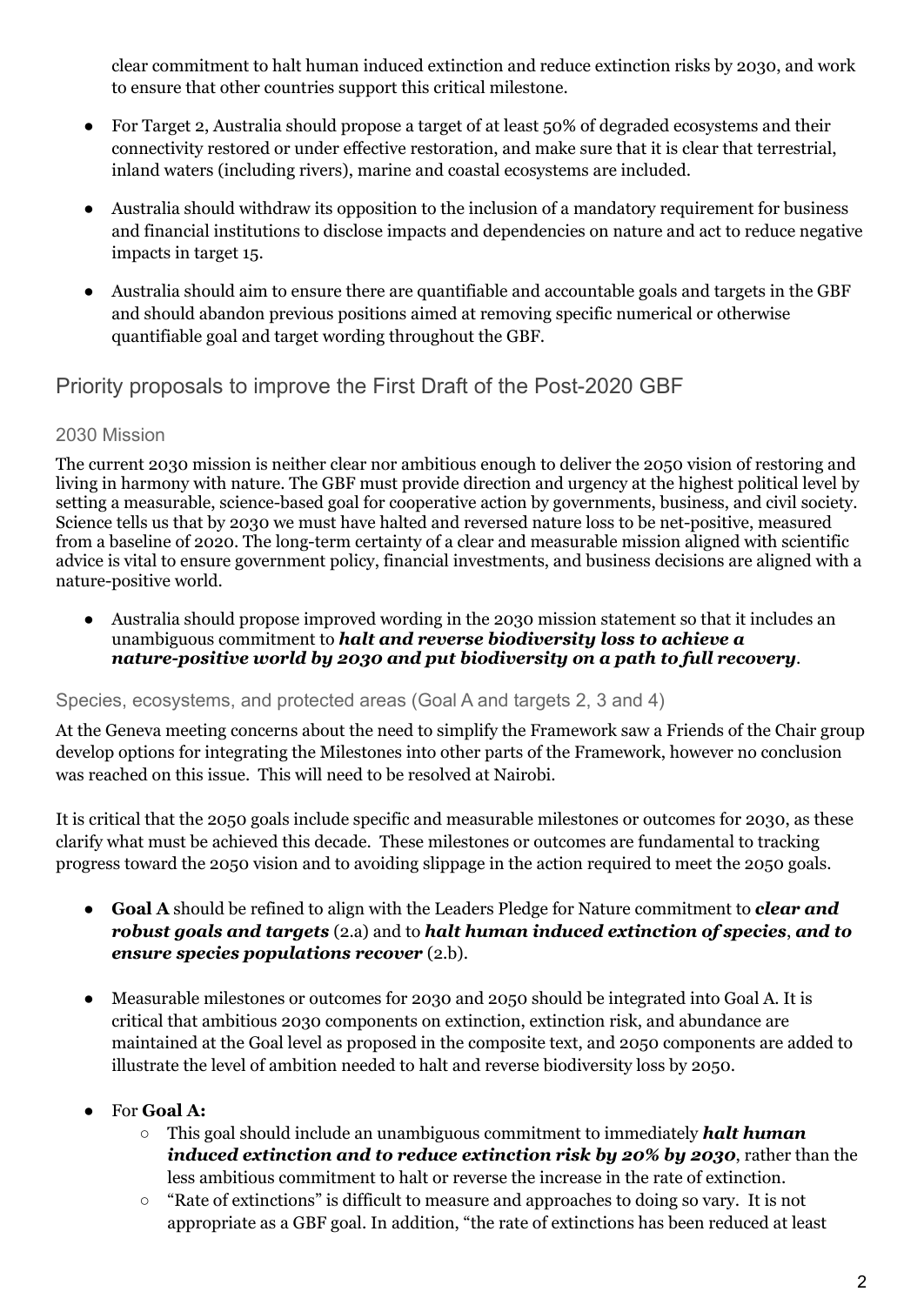tenfold" should be replaced with a clear and unambiguous commitment to *prevent extinctions*. Aichi Target 12 committed parties to "prevent the extinction of known threatened species by 2020" - anything less than a commitment to immediately halt human induced extinctions will be an unacceptable step backwards from this ambition.

- Extinction risk should be *reduced by at least 20%* in comparison to 2020 levels. Alternative proposals (such as reduction in risk for 20% of threatened taxa), are not equivalent and lack the necessary ambition to align Goal A with the 2050 Vision.
- The goal should include a commitment to increase the population abundance of species by at least 20% by 2030 and to maintain or enhance population abundance to healthy and resilient levels by 2050.
- The Australian proposal at OEWG-3 part 1 to insert a reference to 'due to direct human activity' is not supported as we are concerned that this ambiguous wording would exclude a broad range of threats which may not be directly attributable to human activities, but to which humans have contributed.
- The level of ambition for ecosystem restoration in **Target 2** should be increased to *at least 50% degraded ecosystems under restoration* to ensure that we will halt and reverse biodiversity loss and achieve the proposed goal and 2030 Mission.
	- Twenty percent degraded ecosystems under restoration is not adequate to ensure we will halt and reverse biodiversity loss and achieve the proposed goals and 2030 Mission. In addition, it would be very far from the level of ambition of SDG 15.1 that underlines the need, by 2020, to "ensure the conservation, restoration and sustainable use of terrestrial and inland freshwater ecosystems".
	- To effectively address biodiversity loss and climate change and considering the lack of consensus and harmonised data in defining 'degraded ecosystems', this commitment should be based on a proportion of the overall global land and sea area and implemented with a view to restore natural habitats and connectivity in conjunction with targets 1 and 3.
- The 30 x 30 commitment in **Target 3** is supported with the following refinements:
	- This target should explicitly *include freshwater and inland water ecosystems*.
	- Given their significant role in the conservation of biodiversity, it is paramount that in the process of protecting and conserving 30% of areas, that *IPLC rights to land territories and resources* are at the same time *recognised and secured*.
	- Focus on the effective conservation and restoration of the values of all *Key Biodiversity Areas* and other sites of particular importance for biodiversity and require them to be representative and resourced and managed effectively. Include prioritisation of important areas for biodiversity such as KBAs or High Conservation Value areas.
	- Make the target specific to bioregions or other units representing landscape diversity not arbitrary national boundaries.
	- Incorporate connectivity and consider landscape and migration patterns in building protected area networks.
	- In support of the adoption of this target in disaggregated form, Australia should improve its domestic position to include at least a 30% terrestrial protected area commitment in line with the principle of common but differentiated responsibility.
- **Target 4** should focus on preventing extinctions, reducing extinction risk, maintaining abundance of non-threatened species and the sustained recovery of wild species.

It is important that Target 4 focus on the urgent actions needed to conserve wild species, and proposals to include domesticated or cultivated species should be resisted.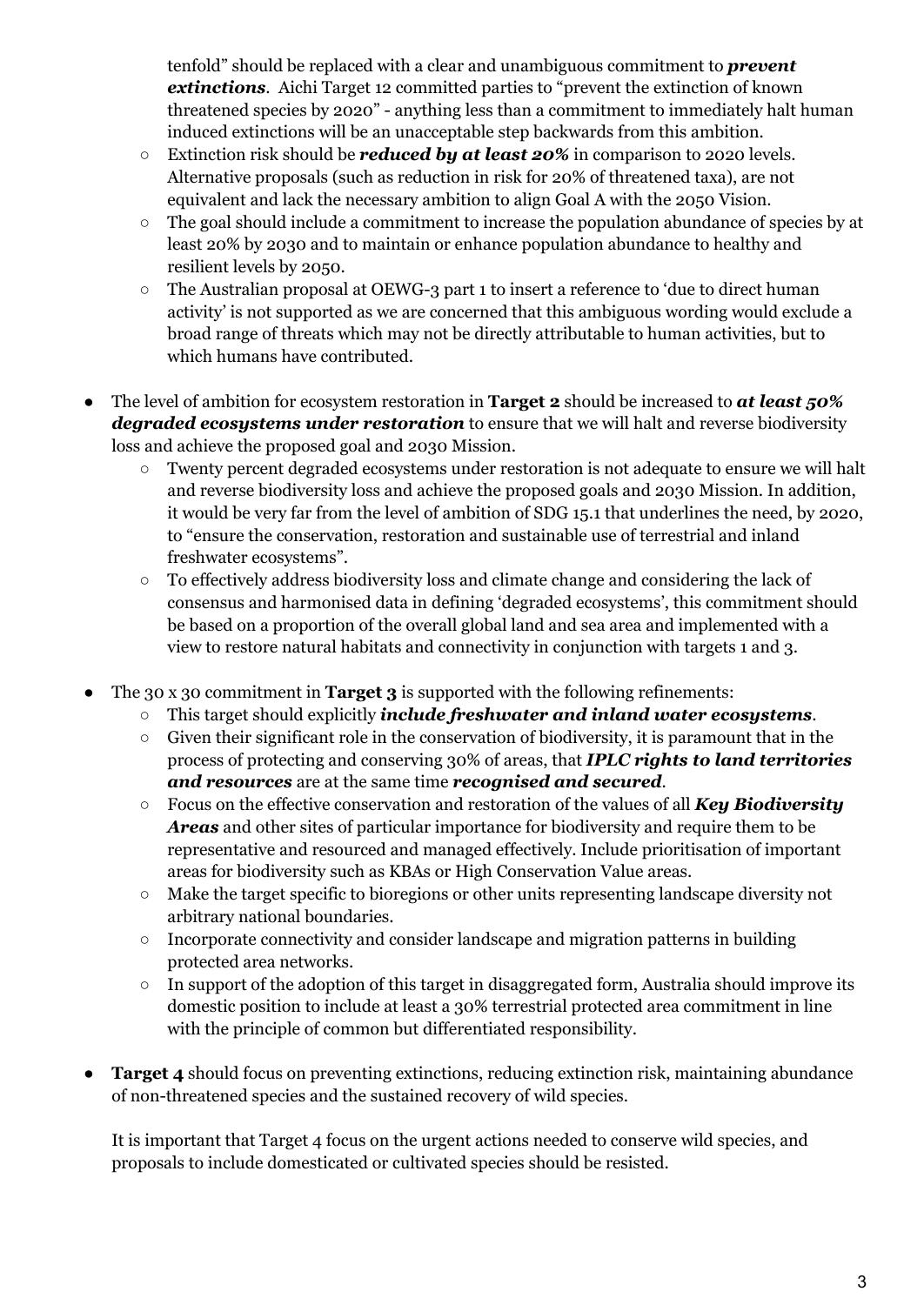It should also include a measurable target for the recovery of threatened species and require the implementation of effective and intensive recovery actions for species whose survival depends on such actions or whose recovery cannot otherwise be enabled or sustained.

Invasive Alien Species (Target 6)

**Target 6** should be more ambitious in relation to the reduction in rates of introduction and establishment of invasive alien species (IAS). We are of the view that this target should state *preventing or reducing their rate of introduction and establishment by at least 80***%**. We do not support moves to remove quantifiable elements of this target.

Any target for IAS must include the following key elements:

- managing pathways for invasion
- preventing the introductions and establishment of priority IAS
- reducing the of impact of IAS on priority sites (such as important areas for biodiversity and high risk areas for invasion), and
- reducing the impacts of established priority (ie. highly damaging) IAS.

Whilst stronger ambition is needed in the target, there is also a significant amount of work needed to improve indicators for this target at the global and national levels. Increased data collection and significant improvements in transparency will be needed to effectively monitor rates of incursions and establishment, but this need should not be used as an excuse for removing quantifiable components of the target.

Integration of climate and nature (Target 8)

- Efforts to minimise the impact of climate change on biodiversity listed in **Target 8** should include both nature-based solutions (NbS) and ecosystem-based approaches.
	- We welcome the inclusion of a stronger target that focuses on minimising the impact of climate change on biodiversity through mitigation and adaptation. It is disappointing that the quantified contribution of Nbs/ecosystem-based approaches to mitigation (i.e. at least 10 GtCO2e/year to global mitigation efforts) has been removed in the report of OEWG-3 Part 2 (CBD/WG2020/3/7). We believe Australia should support the inclusion of this quantified contribution as it will help support more effective integration between the objectives of the CBD and UNFCCC, which is necessary for the success of both as demonstrated by joint work by IPBES and the IPCC.
	- The GBF should include nature-based solutions, which encompass ecosystem-based approaches, while ensuring alignment with a rights-based approach and global standards for NbS, prioritising action as follows: 1. protect, 2. manage 3. Restore, so that they do not cause harm to biodiversity or people.

Resource Mobilisation and Mainstreaming (Goal D and targets 14, 15, 18 and 19.1)

To achieve the transformative vision of the CBD requires that biodiversity be mainstreamed via a whole-of-government approach, and in cooperation with the private sector and civil society. This requires that nature and nature's contributions to people are comprehensively and transparently measured and monitored as a starting point. Australia can lead by example by quickly implementing the agreed UN statistical framework for natural capital accounting - the System of Environmental - Economic Accounting (SEEA-EA) and harmonising national environmental accounts, for example through the ABS. This will facilitate embedding nature into decision-making within the private sector and government.

But transformation requires more than measurement, it is therefore vital that the GBF's goals and targets are translated into budgets as well as national laws and regulations that are enforced to ensure that they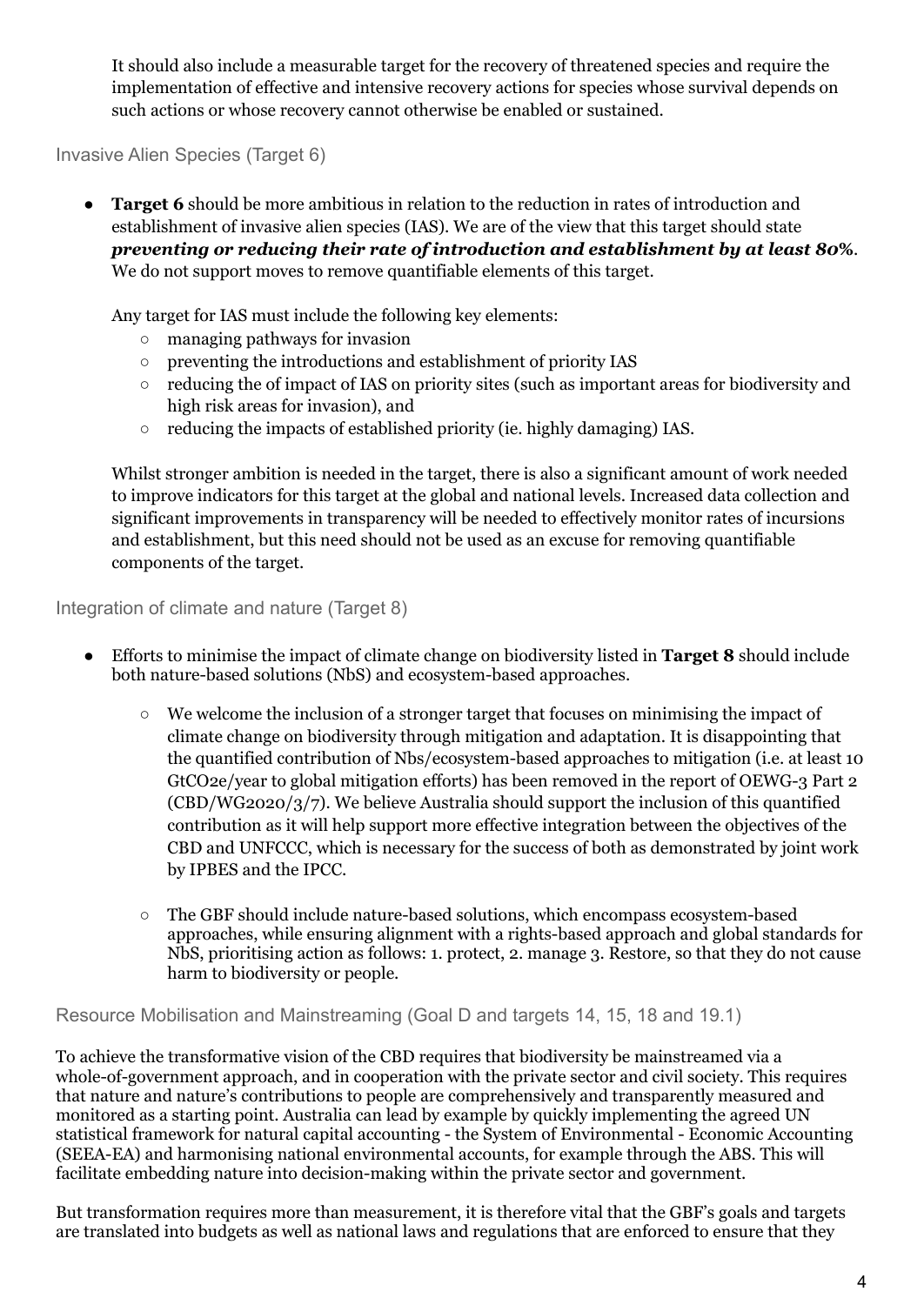deliver the intended outcomes for biodiversity, and to level the global playing field for business and investors. Public and private funding for nature restoration and protection needs to increase in line with science-based targets for nature recovery.

- **Goal D** We do not support the Australian Government's proposed amendment to Goal D to remove numerical values or to delete the words 'is closed.' The closure of the gap between available financial and other means of implementation and what is needed to reverse biodiversity loss should be an outcome of this 2030 goal. The proposed wording would substantially weaken this goal.
- **Target 14** should be strengthened to adequately account for the finance sector's role in contributing to harmful practices and its potential to allocate capital to nature-positive practices. It should specifically refer to *public and private* financial flows. It should also require financial institutions to *measure, assess, disclose, and account for risks, dependencies and impacts associated with biodiversity loss* and *reflect assessed risks and opportunities in their investment decisions.*

We welcome a target on business activity and note the business sector's support for a strengthened target. Reducing negative impacts by half will not be enough to achieve the mission and vision of the GBF – businesses must align all their practices to a nature-positive economy which requires the avoidance of all harmful practices. The target should also reflect the action *parties* must take, not the voluntary contributions of business i.e. parties should adopt regulatory measures and incentives to ensure that all businesses contribute and transform their practices.

- **Target 15** should include wording specifying that parties will *adopt regulatory measures requiring or Ensure through mandatory requirements that businesses and financial institutions* alter their activities in line with the text of the target. It should also *require* business to *avoid all* negative impacts, *disclose* nature-related impacts and dependencies, *ensure public reporting on their dependencies and impacts on biodiversity along their full supply chains and practices* and *implement deforestation and conversion free supply chains.*
- We strongly urge the Australian Government not to support the removal of wording that would compel businesses to act. Voluntary action alone will not be sufficient to achieve the vision of the GBF.
- We oppose the Australian Government's proposal to remove the words 'by half' as a metric for business impact reduction as we believe it is critical to include a measurable target to guide business transformation. Various tools and methodologies needed to measure impact are available or in advanced stages of development, and where gaps exist in data that should be a motivation to improve environmental accounting, not an excuse to avoid setting measurable targets.
- Globally we must identify and commit financial resources from all sources commensurate with full and effective implementation of an ambitious GBF, including an increase in international public finance for biodiversity (primarily grants) to at least \$60 billion per year from developed countries to developing countries, as part of closing the biodiversity finance gap. We must establish and deliver national biodiversity finance plans, and a process to track biodiversity finance commitments (both direct and indirect) (Target 19 and resource mobilisation plan).
- Australia should support measurable goals and targets which would close the financing gap by at least \$US700 billion per year, currently expressed as the removal of \$US500 billion in harmful subsidies in **target 18** and an increase in annual available resources of \$US200 billion in **target 19.1.**

Indigenous people and local communities

**Target 3** should recognize IPLCs lands and waters as a separate and additional category - since IPLC lands and waters are not necessarily included in OECMs. It is important to secure the rights of IPLCs to their lands and waters but not make it conditional to a system of PA and OECMs. This target should ensure that areas governed by IPLCs are appropriately recognized and secured by respecting their Free, Prior and Informed Consent.